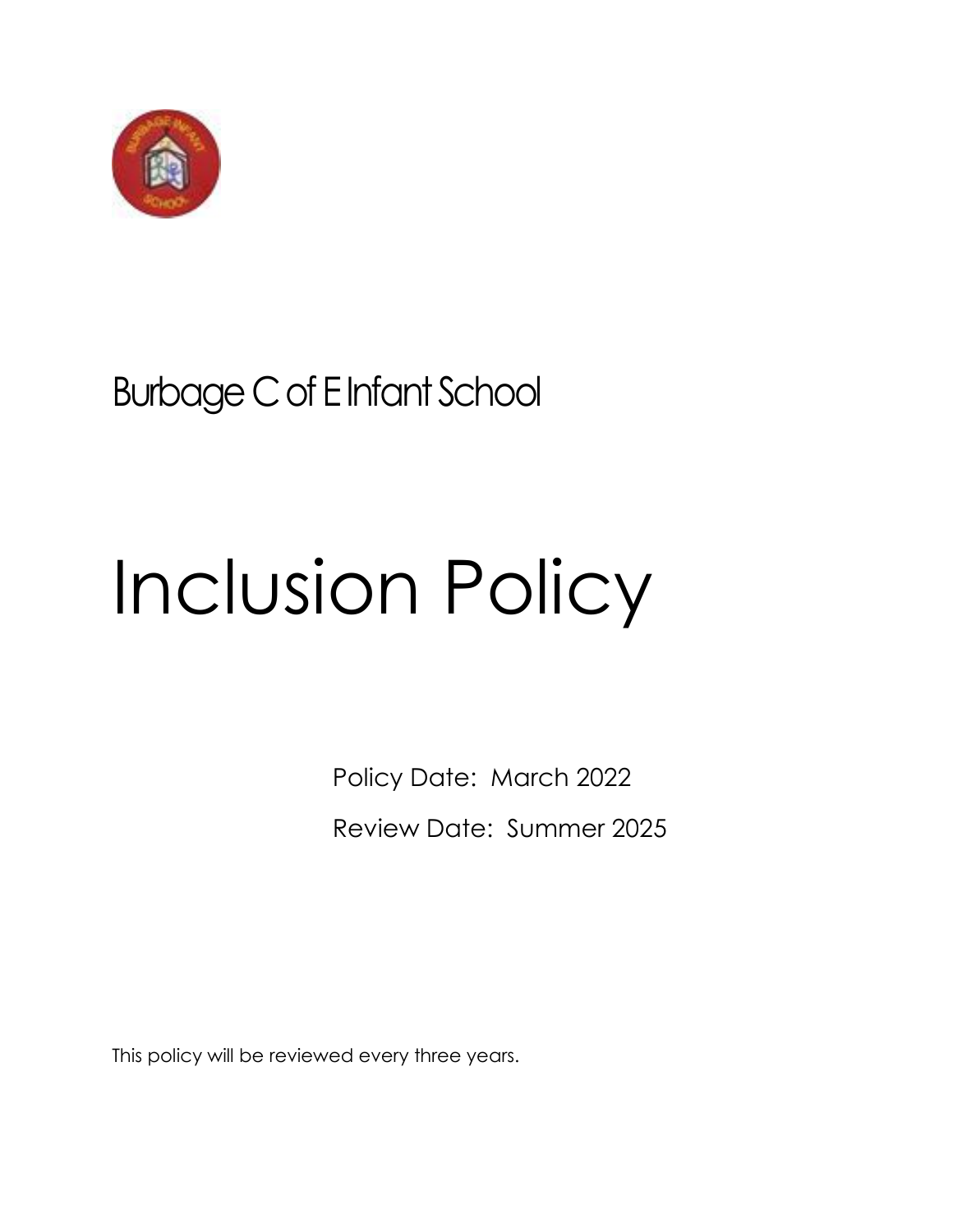# **Contents**

#### <span id="page-1-0"></span>1. Introduction

1.1 At Burbage C of E Infant School we value the individuality of all of the children in our care. We are committed to giving all of our children every opportunity to achieve the highest of standards. We do this by taking account of pupils' varied life experiences and needs. We offer a broad and balanced curriculum and have high expectations for all children. The achievements, attitudes and well-being of all our children matter. This policy helps to ensure that this school promotes the individuality of all our children, irrespective of ethnicity, attainment, age, disability, gender or background.

#### <span id="page-1-1"></span>2. Aims and objectives

- 2.1 Our school aims to be an inclusive school. We actively seek to remove the barriers to learning and participation that can hinder or exclude individual pupils, or groups of pupils. We make this a reality through the attention we pay to the different groups of children who may be represented within our school:
	- girls and boys;
	- minority ethnic and faith groups;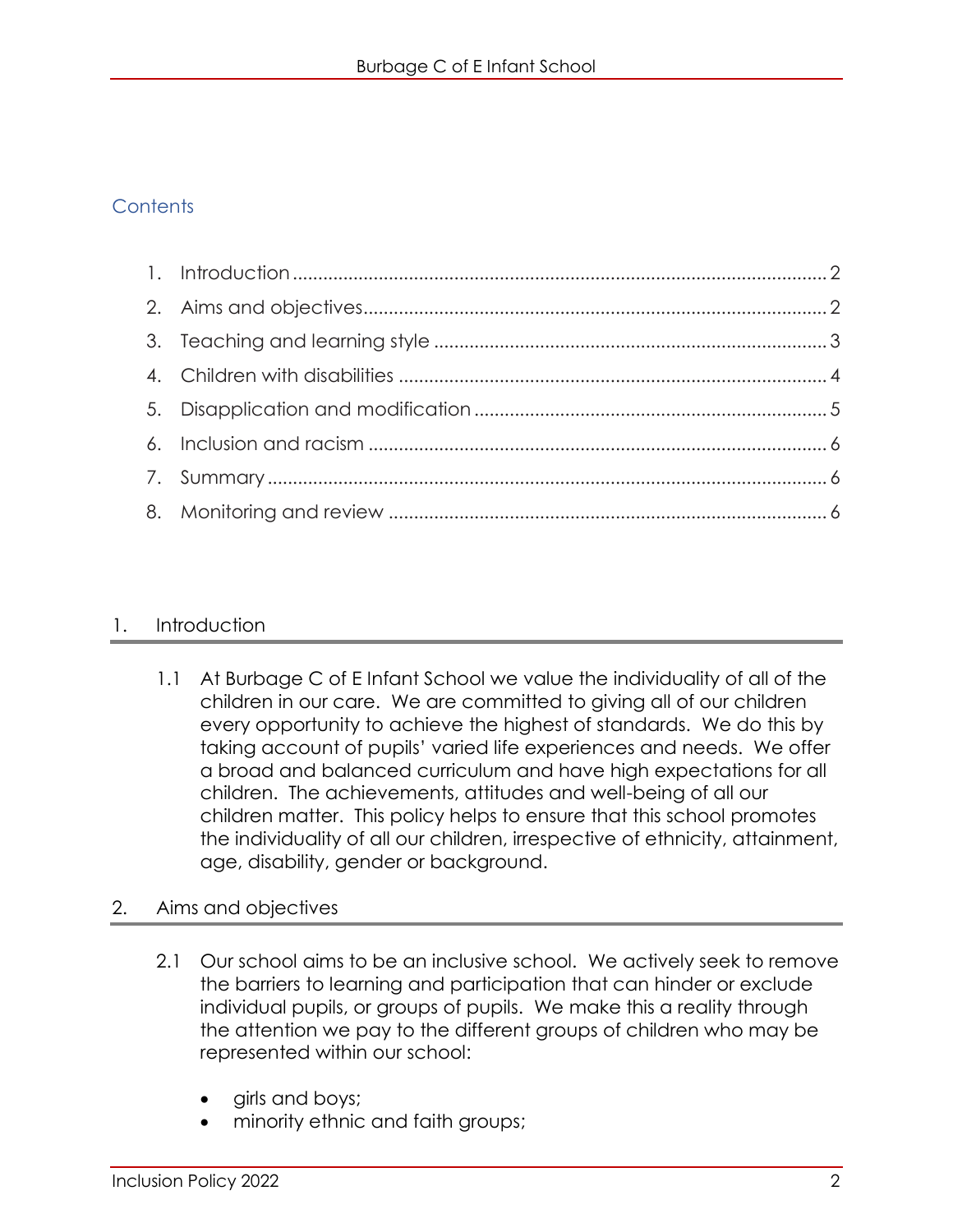- children who need support to learn English as an additional language;
- children with special educational needs;
- higher attainers;
- children who are at risk of disaffection or exclusion;
- children with a range of family backgrounds;
- children from disadvantaged backgrounds.
- 2.2 The National Curriculum is our starting point for planning a curriculum that meets the specific needs of individuals and groups of children. We meet these needs through:
	- setting suitable learning challenges;
	- responding to children's diverse learning needs;
	- overcoming potential barriers to learning and assessment for individuals and groups of pupils;
	- providing other curricular opportunities outside the National Curriculum to meet the needs of individuals or groups of children;
	- ensuring all children can find individuals with similar characteristics and backgrounds to themselves represented within our resources.
- 2.3 We achieve educational inclusion by continually reviewing what we do, and through asking ourselves these key questions:
	- Do all our children achieve their best?
	- Are there differences in the achievement of different groups of children?
	- What are we doing for those children who we know are not achieving their best?
	- Are our actions effective?
	- Are we successful in promoting community harmony and preparing pupils to live in a diverse society?

## <span id="page-2-0"></span>3. Teaching and learning style

3.1 We aim to give all our children the opportunity to succeed and reach the highest level of personal achievement. We analyse the attainment of different groups of pupils to ensure that all pupils are achieving as much as they can. We also make ongoing assessments of each child's progress. Teachers use this information when planning their lessons. It enables them to take into account the abilities of all their children.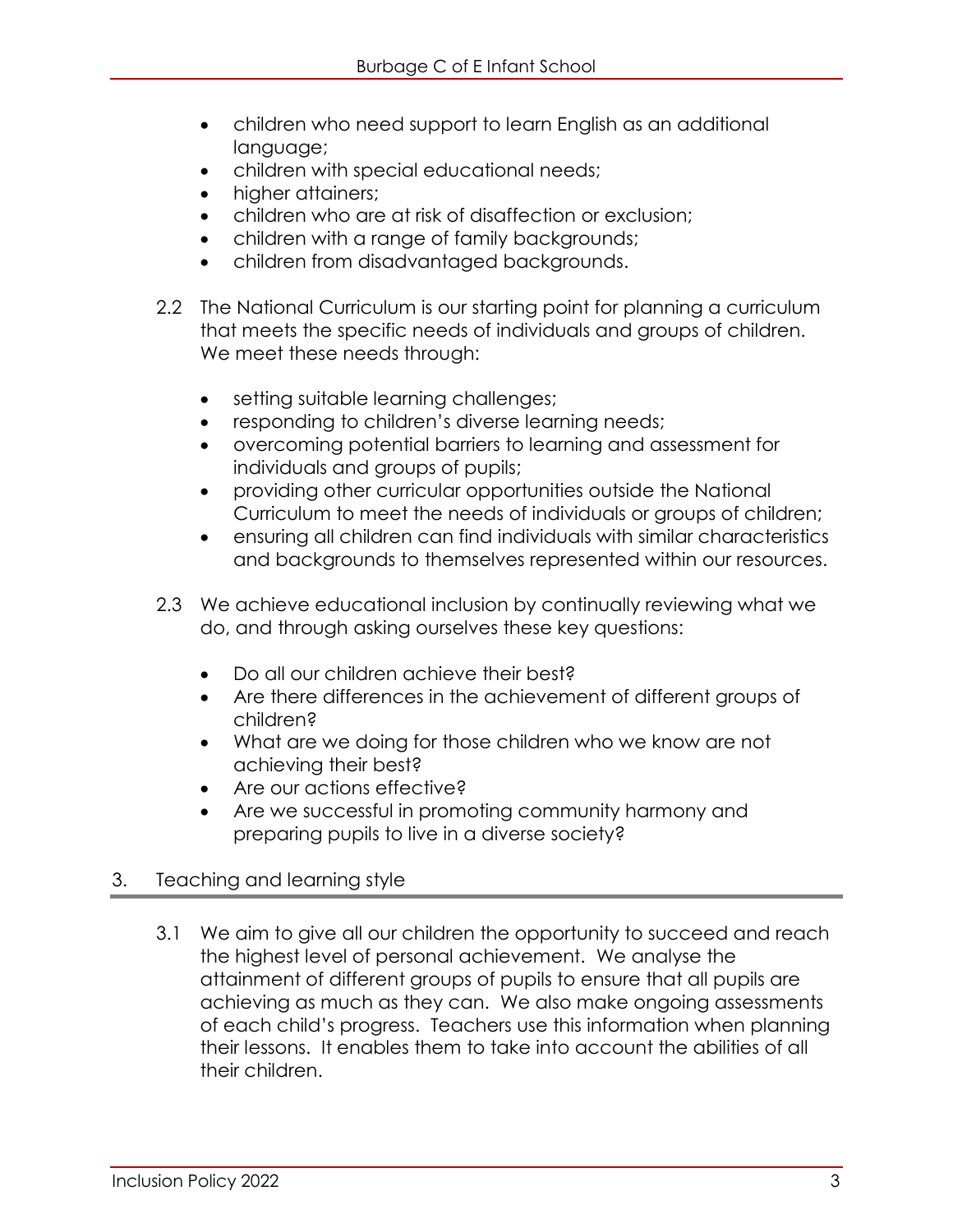- 3.2 When the attainment of a child falls significantly below the expected level, teachers enable the child to succeed by planning work that is in line with that child's individual needs. Where the attainment of a child demonstrates a higher level of confidence, teachers ensure challenge through deepening understanding and developing a wider range of higher order skills.
- 3.3 Teachers are familiar with equality legislation for protected characteristics; age, disability, gender reassignment, marriage and civil partnership, race, religion or belief, sex and sexual orientation.
- 3.4 Teachers ensure that all children:
	- feel secure and know that their contributions are valued;
	- appreciate and value the differences they see in others;
	- take responsibility for their own actions;
	- participate safely in clothing that is appropriate to their religious beliefs;
	- are taught in a variety of ways that allow them all to experience success;
	- use materials that reflect a range of social and cultural backgrounds;
	- have a common curriculum experience that allows for a range of different learning styles;
	- have challenging targets that enable them to succeed;
	- participate fully, regardless of disabilities or medical needs.

#### <span id="page-3-0"></span>4. Children with disabilities

- 4.1 Some children in our school have disabilities. We are committed to meeting the needs of these children, as we are to meeting the needs of all groups of children within our school. The school fully meets the requirements of the amended Equality Act that came into effect in 2010. All reasonable steps are taken to ensure that these children are not placed at a substantial disadvantage compared to non-disabled children.
- 4.2 The school is committed to providing an environment that allows disabled children full access to all areas of learning. All our classroom entrances are wide enough for wheelchair access, and the designated points of entry for our school also allow wheelchair access. We work alongside a range of agencies including Autism Outreach, Occupational Health, the Ed Psych Service and the Speech and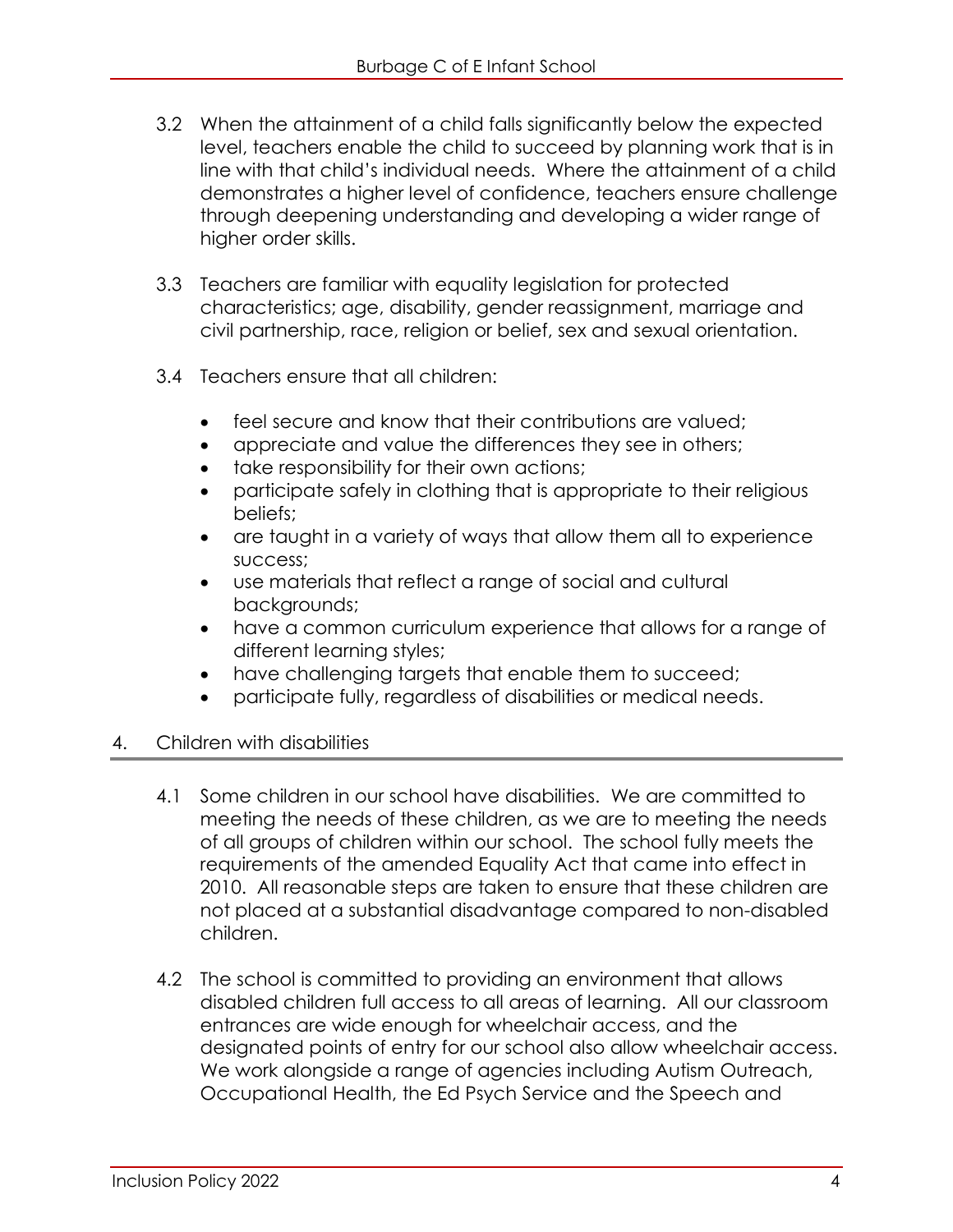Language Service to ensure that our curriculum and accommodation is modified as appropriate.

- 4.3 Teachers modify teaching and learning expectations as appropriate for children with disabilities. For example, they may give additional time to complete certain activities, or they may modify teaching materials. In their planning teachers ensure that they give children with disabilities the opportunity to develop skills in practical aspects of the curriculum.
- 4.4 Teachers ensure that the work undertaken by disabled children:
	- takes account of their pace of learning and the equipment they use;
	- takes account of the effort and concentration needed in oral work, or when using, for example, vision aids;
	- is adapted or offers alternative activities in those subjects where children are unable to manipulate tools or equipment, or use certain types of materials;
	- allows opportunities for them to take part in educational visits and other activities linked to their studies;
	- includes approaches that allow hearing-impaired children to learn about sound in science and music, and visually-impaired children both to learn about light in science, and also to use visual resources and images both in art and design and in design and technology;
	- uses assessment techniques that reflect their individual needs and abilities.

#### <span id="page-4-0"></span>5. Disapplication and modification

- 5.1 The school can, where necessary, modify or disapply the National Curriculum and its assessment arrangements. Our school policy is to do this only in exceptional circumstances. The school makes every effort to meet the learning needs of all its children, without recourse to disapplication. We achieve this through greater differentiation of the child's work, or through the provision of additional learning resources. When necessary, we also support learning through appropriate external specialists. In such cases, teachers work closely with these specialists to support the child.
- 5.2 Should we go ahead with modification or disapplication, we would do so through: